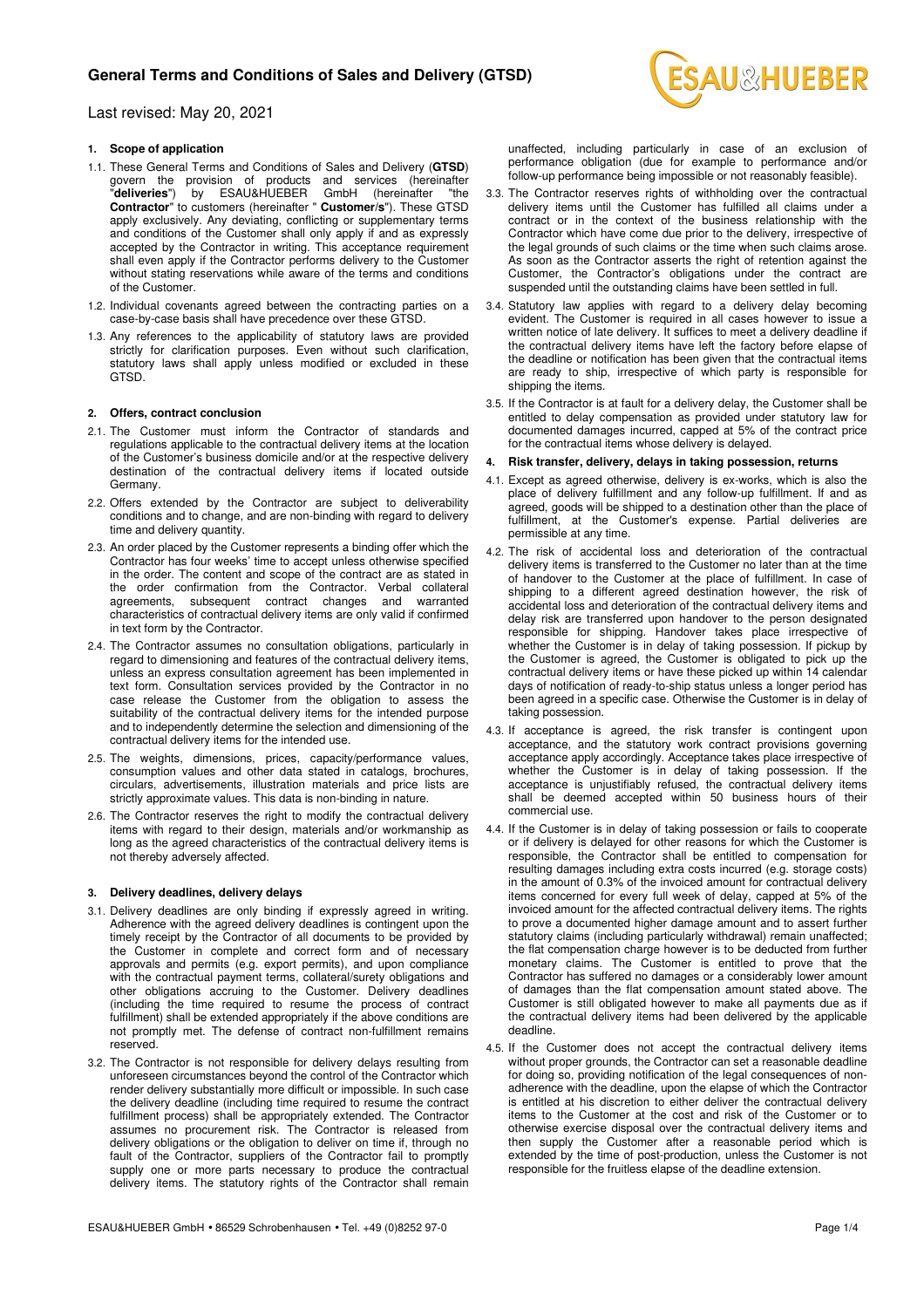# **General Terms and Conditions of Sales and Delivery (GTSD)**

Last revised: May 20, 2021

### **5. On-site services**

- 5.1. Except as otherwise agreed in text form, the provisions outlined under this item number 5 shall apply if the parties have agreed that setup, installation/assembly or other on-site services are to be provided in connection with deliveries.
- 5.2. The Customer shall at his own expense promptly ensure that all circumstances are in place which are necessary for provision of these services at the specified site, including particularly that official permits have been obtained, that there is a cleared, load-bearing access route and that the set-up area is ready, that equipment and materials necessary for start-up are on hand such as scaffolding, hoists, fuels, electrical power and lubricants, that the parts for assembly/installation have been transported to the assembly/installation site, that the assembly/installation site is protected against hazards and that protective clothing and equipment are on hand as necessary given any particular conditions at the assembly/installation site.
- 5.3. Before commencing provision of on-site services, the Customer must at his own expense provide the necessary specifications concerning the location of supply lines and similar systems not immediately visible as well as the necessary static data, without waiting for such to be requested.
- 5.4. The Customer warrants that on-site service provision can commence immediately upon the arrival of the personnel and can be performed without delays. If the performance of on-site services is delayed due to circumstances beyond the control of the Contractor, the Customer shall bear an appropriate amount of costs resulting from the delay.
	- 5.5. The Customer must implement all precautionary measures necessary to ensure the protection of people and property in the state and at the place of usage, and to instruct the Customer's staff accordingly in this regard. Such measures must at a minimum meet the safety standards of the Contractor.

#### **6. Prices and payment terms**

- 6.1. Unless the parties should conclude a different price agreement, the applicable prices are those stated in the respective price lists of the Contractor valid at the time of contract conclusion. Prices are stated without sales tax in EUR denomination and "ex works" (EXW, Incoterms®2010); packing and loading costs and any transaction taxes (sales tax in particular), fees, duties and public charges payable under applicable laws are not included. In the case of export shipments, the Customer is obligated to cooperate on issuing the shipment documentation necessary for sales tax exemption, and in particular to provide the Contractor with the necessary confirmation of export/arrival within 14 calendar days of delivery. If the Customer fails to fulfill these obligations to cooperate, the Customer shall bear any sales tax.
- 6.2. Assembly/installation work is not included in any stated prices. If the Contractor is responsible for setup, assembly/installation, startup or other on-site services, the Customer shall bear all ancillary costs accruing along with these services in addition to the contractual fee (including particularly costs to obtain official permits and reasonable travel expenses), except as otherwise agreed in text form.
- 6.3. Except as otherwise agreed, for deliveries valued EUR 50,000.00 or more, 1/3 of the contractual fee is to be paid upon contract conclusion, 1/3 30 days upon receipt of ready-to-ship notification and 1/3 60 days upon receipt of ready-to-ship notification.
- 6.4. Invoices are payable immediately in full. The Customer is in arrears when payment is not made within 14 calendar days of the payment due date stated on the received invoice. Interest accrues on outstanding fees in arrears at an annual rate of the official base rate of Deutsche Bundesbank plus nine percentage points. The right to assert further claims for delay damages is reserved. In transactions with business entities, the right to claim interest on arrears at the statutory rate remains unaffected.
- 6.5. If the Customer is in payment arrears or if it becomes evident after contract conclusion that the fee due may not be paid by the Customer due to insolvency, the Contractor shall be entitled to make any outstanding deliveries contingent upon advance payment or provision of sufficient sureties/collateral. The Contractor shall furthermore be entitled to refuse performance and withdraw from the contract in accordance with statutory law without affecting any further rights accruing to the Contractor including any statutory right to dispense with the setting of a deadline.
- 6.6. The Contractor shall furthermore be entitled to increase prices for



contracts with a delivery time of more than six months from contract conclusion to cover staff cost increases due to collective bargaining agreements and cost increases in materials. If the Contractor implements an increase that exceeds the agreed price by more than 10%, the Customer may withdraw from the contract within 14 calendar days of notification of the price adjustment. If only one specific performance element is affected by a price increase, the Customer can only withdraw from the entire contract if the Customer no longer has an objective interest in partial performance.

6.7. The Customer shall only have offsetting or withholding rights for claims which have either been upheld by legal judgment or are undisputed. The Customer's rights in case of defects to the contractual delivery items remain unaffected.

#### **7. Retention of title**

- 7.1. Any drawings, illustrations, calculations or other documents of a technical or non-technical nature regarding the contractual delivery items or their manufacturing provided by one party to another before or after conclusion of this agreement remain the property of the party that provided such, and may not be utilized by the other party without the written consent of the former for any purpose other than the purpose for which they were provided. In particular, such documents may not be copied, reproduced, handed over to third parties or disclosed.
- 7.2. The contractual delivery items (retained-title goods) remain the property of the Contractor until settlement in full of all present or future claims against the Customer accruing to the Contractor on any basis whatsoever under a contract or the business relationship. The risk transfer is not affected by retention of title.
- 7.3. If the value of sureties/collateral held exceeds the value of the secured outstanding claims of the Contractor by more than 20% on a sustained basis, the Contractor shall upon request release sureties/collateral in the corresponding amount. The Contractor selects which sureties/collateral are/is to be released.
- 7.4. The following applies for the duration of retention of title:
	- a) The processing, modification and/or mixing of the contractual delivery items takes place without exception for the benefit of the Contractor as manufacturer, but without obligation on the part of the Contractor. If the Contractor's ownership or co-ownership is extinguished by means of combining with other items, the Contractor shall acquire ownership/co-ownership of the new item proportionately in the percentage of the objective value of the contractual delivery items to that of the other combined items at the time of their combining (invoice value).
	- b) The Customer is entitled to commission and utilize the contractual delivery items within the context of his ordinary business operations. The Contractor's prior written consent is required to exercise disposal over the contractual delivery items in any other manner (such as resale, renting, encumbering, pledging as collateral, etc.). The Customer hereby assigns all claims to the Contractor arising from the resale or renting to third parties of the contractual delivery items subject to retention of title, if and as permissible, irrespective of whether the contractual delivery items have been sold in a processed or unprocessed state. The Contractor waives the right to directly collect receivables as long as the Customer meets the latter's payment obligations. The Contractor may demand that the Customer disclose assigned receivables, provide all information required for the enforcement of these claims, hand over the relevant documents and disclose assignment to third-party debtors.
	- c) The Customer shall notify the Contractor without delay of any third parties asserting rights/claims to retained-title goods, advise those third parties of ownership by the Contractor, and assist the Contractor with taking necessary response measures.
- 7.5. In case of breach of contract by the Customer, including particularly payment arrears, the Contractor shall be entitled to repossess retained-title goods or demand assignment of the Customer's handover claims against third parties if necessary. Neither repossession nor attachment of the retained-title goods by the Contractor constitute contract withdrawal.

### **8. Liability for defects**

8.1. The Customer's rights in case of defects are contingent upon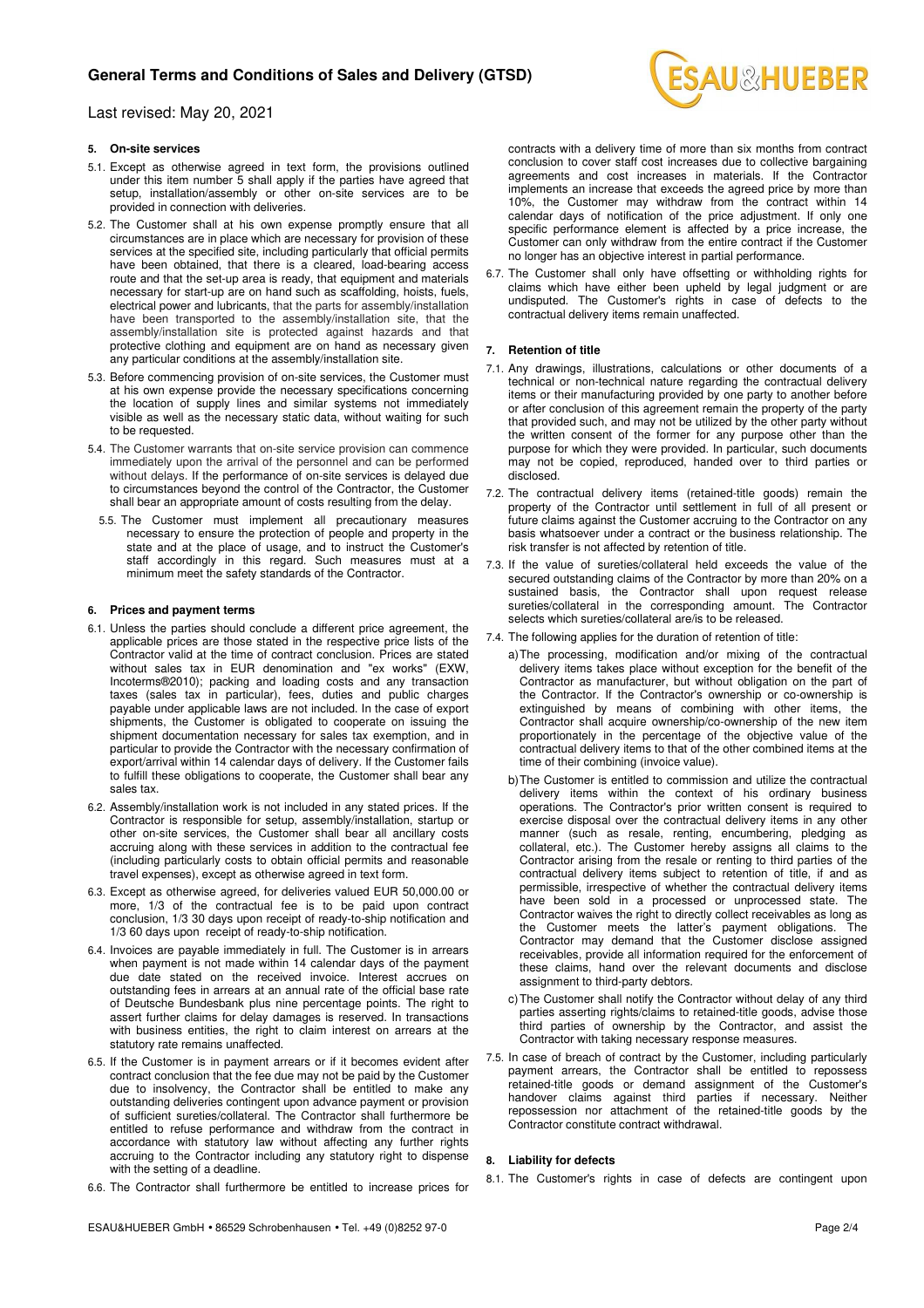

## Last revised: May 20, 2021

fulfillment of the Customer's inspection and defect reporting obligations. Without exception, obvious defects must be reported in writing within 14 calendar days from the date of goods receipt; defects not identifiable in an inspection must be reported in text form within the same period following their identification. If the Customer fails to inspect and/or report a defect, the Contractor's liability for the defect not promptly identified or properly reported is excluded.

- 8.2. The Contractor has no liability for defects caused by materials or designs provided by the Customer or defects arising after the passing of risk connected with the contractual delivery items
- 8.3. The Contractor shall not be liable for material defects to contractual delivery items which have been used. This exclusion shall not apply however to damages for which the Contractor is liable pursuant to item9 of these GTSD.
- 8.4. To the extent liability for defects is not excluded, the Contractor must ensure that the contractual delivery items are free of substantive material defects and defects of title at the point of risk transfer. The rights of the Customer shall be as governed by statutory law except as otherwise provided below. Except as expressly agreed, the Contractor shall not be liable for the suitability of the contractual delivery items for the Customer's purpose intended or for legal conformity outside the European Union.
- 8.5. In case of a defect to the contractual delivery items at the time of risk transfer, the Contractor is obligated to render follow-up performance by either repairing the defect or by delivering a defect-free replacement item, at the Contractor's discretion. The Contractor is entitled to make follow-up performance contingent upon payment of the due purchase price by the Customer. The Customer is entitled however to withhold an appropriate portion of the purchase price commensurate with the severity of the defect in evidence. The Customer shall grant the Contractor the time necessary and the opportunity to render follow-up performance.
- 8.6. The place of follow-up performance is the Contractor's factory/works. The Customer must provide the defective contractual delivery items to the Contractor at said place of follow-up performance.
- 8.7. In fulfillment of the Contractor's follow-up performance obligations, the Contractor is also entitled to have the Customer return defective parts for replacement or repair and then send the Customer the necessary replacement parts or repaired parts at the Contractor's risk for the Customer to install himself. If replacing a defective part requires special expertise concerning the contractual delivery items, the defective parts may be replaced by a service technician at the Customer's premises. Except as otherwise agreed, the Contractor shall deliver replacement parts to the Customer's permanent establishment "Carriage and Insurance Paid" (CIP Incoterms®2010). If follow-up performance is rendered at a place of usage of the contractual delivery items which is not the location of the Customer's permanent establishment, the Customer shall reimburse the Contractor for necessary additional expenses incurred for follow-up performance, including particularly transport, travel, labor and materials expenditures (unless such a differing place of usage has been contractually agreed). The Customer is to make return shipment of defective parts "Delivery Duty Paid" (DDP Incoterms®2010) to the Contractor's delivering factory.
- 8.8. If the Customer has installed defective contractual delivery items in another item or at a property or attached these to other items, the Customer shall bear the necessary expenses and risk accruing to remove the defective items and install or attach repaired or defectfree new items.
- 8.9. The Contractor may require reimbursement from the Customer of costs accruing in connection with unjustified follow-up fulfillment demands (including particularly testing and shipping costs).
- 8.10. The Buyer may withdraw from the purchase contract or reduce the purchase price if follow-up performance efforts fail, or if after threatening to reject follow-up performance upon the elapse of a reasonable grace period for follow-up performance set by the Customer that period fruitlessly elapses, or if the granting of such a grace period is not required under statutory law. Right of withdrawal does not accrue however in case of minor defects. The Contractor is entitled to attempt to repair or replace defective contractual delivery items at least three times before follow-up performance can be deemed to have failed.
- 8.11. Even in case of defects, the Customer's claims for damages or reimbursement of futile expenditures are only permissible as provided under item 9 of these GTSD, and are otherwise excluded.
- 9.1. Except as otherwise provided under these GTSD, including the provisions following, liability on the part of the Contractor is governed by applicable statutory law with regard to breach of contractual and non-contractual obligations.
- 9.2. The Contractor shall not be liable for damages except with regard to warranted characteristics and for maliciously concealed defects. Exclusion of liability shall not apply to damage claims of any kind for gross negligence or willful intent on the part of the Contractor or the Contractor's statutory company representatives or vicarious agents in breach of obligations, nor is liability excluded under the Product Liability Act, in cases of negligence resulting in loss of life or bodily injury/harm or in cases of significant negligent breach of primary contractual obligations (obligations the fulfillment of which is essential for proper contract execution, on which the Customer may regularly and does rely). In case of breach of primary contractual obligations, the liability of the Contractor is limited however to the amount of damages foreseeable at the time of contract conclusion as typical for that type of contract.
- 9.3. The Contractor shall not be liable for indirect damages or consequential damages such as loss of production, loss of profit, loss of image or loss of sales, provided that such consequential damage was not caused by intent or gross negligence on the part of the Contractor.
- 9.4. If the Contractor's liability to the Customer for damages is excluded or limited, this shall apply as well to the Contractor's liability for its bodies, employees, representatives and agents and the personal liability of these parties for damages.
- 9.5. Except as expressly agreed otherwise by contract, the contractual delivery items shall be governed by the laws and regulations applicable in the European Union at the time of contract conclusion. The Contractor advises the Customer that the contractual delivery items may not conform with laws or regulations of mandatory applicability outside the European Union, including particularly the United States and Canada. Accordingly, the Contractor assumes no liability for damages or claims arising from or in connection with nonconformance of the contractual delivery items with laws or regulations outside the European Union. If the Customer or a third party uses the contractual delivery items in a country outside the European Union or sends these items to a non-EU country, the Customer shall indemnify the Contractor for and from any claims, including litigation costs, arising in connection with non-conformation of the contractual delivery items with laws and regulations applicable in such countries. The Contractor offers to assist the Customer in assessing conformity with laws and regulations in countries outside the European Union.
- 9.6. The liability of the Contractor for damages claims of any kind excepting for loss of life or bodily injury/harm, shall be limited in total amount to the value of the respective order contract.

#### **10. Contract termination**

- 10.1. The Customer can only withdraw from or terminate a contract due to a breach of obligations that is not a defect if the Contractor is responsible for the breach. The parties have no ordinary rights of termination (for other than due cause). Except as otherwise regulated in item 10.2 of these GTSD, the conditions and consequences per statutory law shall apply.
- 10.2. Any contracting party may only withdraw from the agreement if the respective counterparty is culpable of breach of a primary obligation, and only if the party in breach of obligation fails to remedy such breach within 30 calendar days of receipt of a corresponding written demand from the respective counterparty.

## **11. Expiration of claims**

11.1. Customer defect claims expire one year from the date of delivery, without exception. If an acceptance has been agreed, the expiration of claims period begins on the date of acceptance. If however the goods in question are a construction work or an item which has been used as customarily used for a construction work and the goods have caused a defect in that construction work (building materials), the expiration of claims period is five (5) years from the date of delivery. Further special statutory claims expiration periods in accordance with section 438 (1) no. 1, (3), sections 444, 479 BGB remain unaffected.